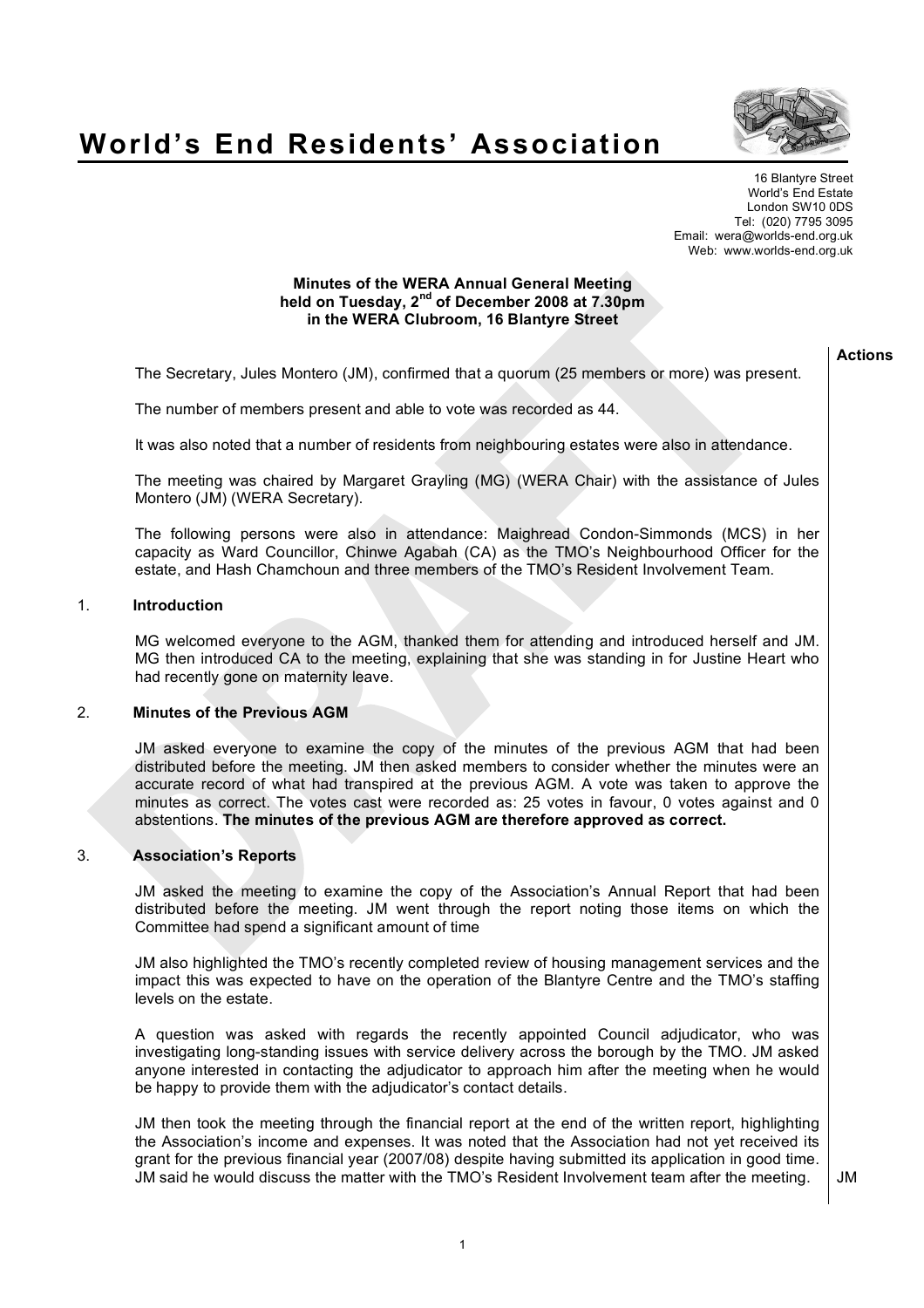# 4. **Election of Committee**

MG introduced the next item, explaining out that every member of the Committee would now stand down and that those wishing to stand for re-election would do so. MG also explained that that CA would assist in conducting the elections as per the Association's constitution.

JM noted that all the current Committee members with the exception of Lucy Bowdler had chosen to stand for re-election. JM thanked Lucy for her generous contributions to WERA throughout the previous year.

The Committee then stood down and CA proceeded to go through the nominations for election that had been received prior to the deadline. As each nomination was considered the candidate was asked to make themselves known to the meeting.

A single nomination had been received for the post of Chair. The nomination was for Margaret Grayling. The nomination was seconded. A show of hands on the nomination was called for. The following votes were recorded: 27 in favour, 0 against, 0 abstentions. **Margaret Grayling was duly elected as the Association's Chair.**

A single nomination had been received for the post of Secretary. The nomination was for Jules Montero. The nomination was seconded. A show of hands on the nomination was called for. The following votes were recorded: 31 in favour, 0 against, 0 abstentions. **Jules Montero was duly elected as the Association's Secretary.**

A single nomination had been received for the post of Treasurer. The nomination was for Joy Laven. The nomination was seconded. A show of hands on the nomination was called for. The following votes were recorded: 31 in favour, 0 against, 0 abstentions. **Joy Laven was duly elected as the Association's Treasurer.**

Barbara Ofori Boateng was nominated for election to the Committee. The nomination was seconded. A show of hands on the nomination was called for. The following votes were recorded: 30 in favour, 0 against, 0 abstentions. **Barbara Ofori Boateng was duly elected as a member of the Committee.**

Eryl Humphrey Jones was nominated for election to the Committee. The nomination was seconded. A show of hands on the nomination was called for. The following votes were recorded: 27 in favour, 0 against, 0 abstentions. **Eryl Humphrey Jones was duly elected as a member of the Committee.**

Margaret Byrne was nominated for election to the Committee. The nomination was seconded. A show of hands on the nomination was called for. The following votes were recorded: 32 in favour, 0 against, 0 abstentions. **Margaret Byrne was duly elected as a member of the Committee.**

Marye Kenton was nominated for election to the Committee. The nomination was seconded. A show of hands on the nomination was called for. The following votes were recorded: 30 in favour, 0 against, 0 abstentions. **Marye Kenton was duly elected as a member of the Committee.**

Robert Taylor was nominated for election to the Committee. The nomination was seconded. A show of hands on the nomination was called for. The following votes were recorded: 26 in favour, 0 against, 0 abstentions. **Robert Taylor was duly elected as a member of the Committee.**

Caroline Fairchild was nominated for election to the Committee. The nomination was seconded. A show of hands on the nomination was called for. The following votes were recorded: 30 in favour, 0 against, 0 abstentions. **Caroline Fairchild was duly elected as a member of the Committee.**

Joanna McDermott was nominated for election to the Committee. The nomination was seconded. A show of hands on the nomination was called for. The following votes were recorded: 28 in favour, 0 against, 0 abstentions. **Joanna McDermott was duly elected as a member of the Committee.**

Katie Parry Jones was nominated for election to the Committee. The nomination was seconded. A show of hands on the nomination was called for. The following votes were recorded: 29 in favour, 0 against, 1 abstention. **Katie Parry Jones was duly elected as a member of the Committee.**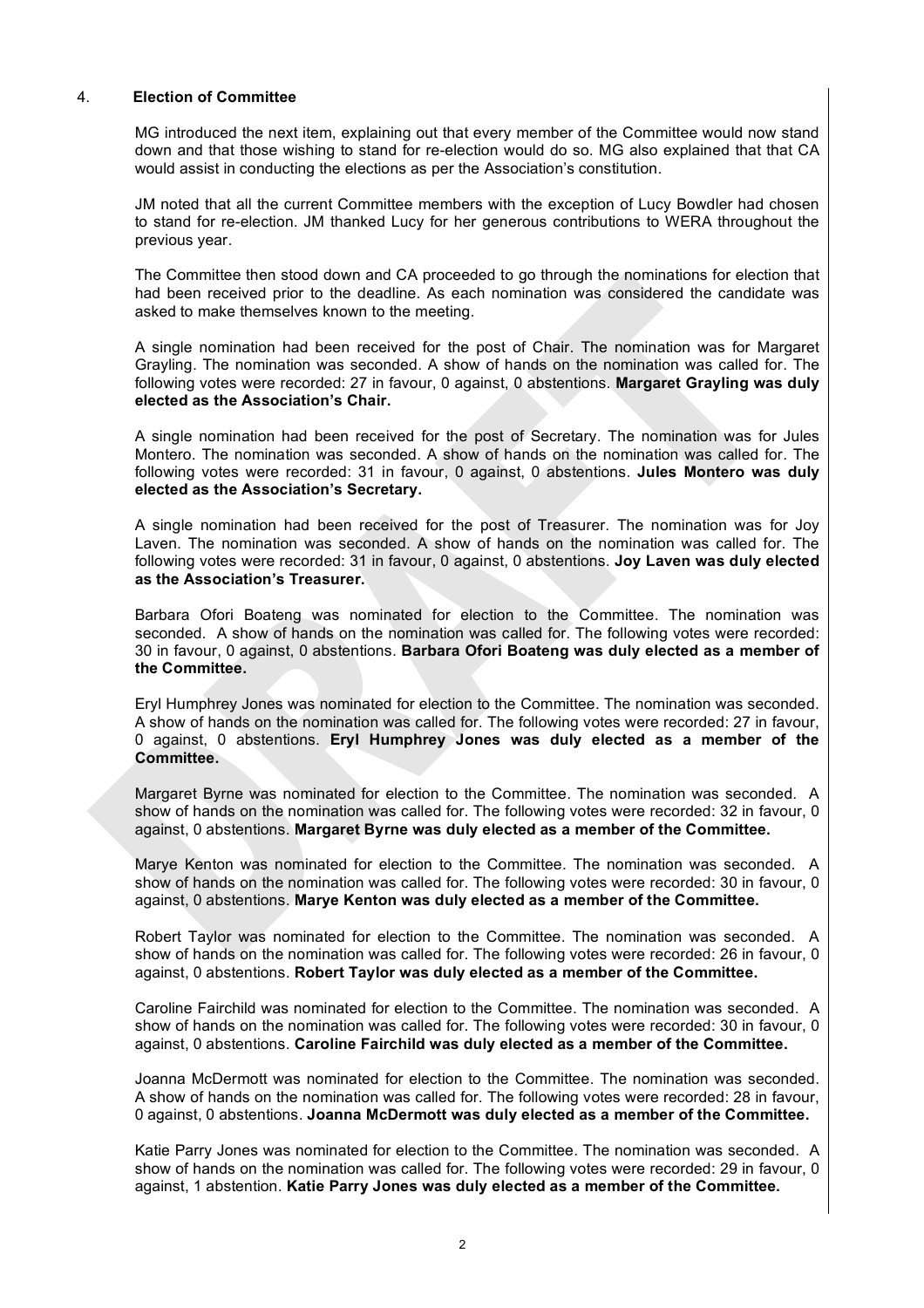It was noted that a properly completed nomination for election to the Committee had been received for John Rendall but that John Rendall was not present at the meeting. The meeting was asked to vote on whether to accept the nomination. A show of hands was called for. The meeting voted to accept the nomination.

John Rendall was nominated for election to the Committee. The nomination was seconded. A show of hands on the nomination was called for. The following votes were recorded: 28 in favour, 0 against, 0 abstentions. **John Rendall was duly elected as a member of the Committee.**

Jose Rioseco was nominated for election to the Committee. The nomination was seconded. A show of hands on the nomination was called for. The following votes were recorded: 29 in favour, 0 against, 0 abstentions. **Jose Rioseco was duly elected as a member of the Committee.**

Nigel Palmer was nominated for election to the Committee. The nomination was seconded. A show of hands on the nomination was called for. The following votes were recorded: 26 in favour, 0 against, 0 abstentions. **Nigel Palmer was duly elected as a member of the Committee.**

Monica Boholst was nominated for election to the Committee. The nomination was seconded. A show of hands on the nomination was called for. The following votes were recorded: 38 in favour, 0 against, 0 abstentions. **Monica Boholst was duly elected as a member of the Committee.**

Those elected were congratulated. The meeting was then handed back to MG.

# 5. **Subscription**

JM proposed that the Association's existing membership fee – that membership was free – remain in place. The proposal was seconded by MG. A vote was taken on the proposal and the meeting voted overwhelmingly in favour of the proposal. **The resolution was passed. Membership of WERA shall remain free.**

# 6. **Upcoming Issues / Open Discussion**

# *Stock Options*

JM gave the meeting a brief summary of the Stock Options consultation that the Council had initiated recently. JM explained the background to the review – the shortfall in the Council's HRA account – and the various options available, including estate regeneration, some kind of public finance initiative and wholesale stock transfer to another social landlord. Several residents expressed some concern at the possibility that ownership of the estate might be transferred to a housing association.

A question was asked as to who would make the final decision with regards to any of the possible outcomes. After some discussion with regards as to whether or not the Council would be obliged to ballot the residents of the estate, and whether the Council would be legally obliged to abide by the result of that ballot, it was agreed and emphasised that the final decision lay with the Council.

JM emphasised the fact that the consultation exercise was still underway and encouraged those present to participate if at all possible.

A resident stated that they did not believe that the Council consulted residents properly – residents had not been consulted properly when the TMO was established and the TMO was clearly not tenant led. MG and JM explained that consultation had occurred when the TMO was established – a ballot of residents had been held – and that the TMO was tenant led insofar as the members "owned" the organisation. It was noted that some of the residents present did not agree that they had been properly consulted or that the TMO was truly "tenant led".

Joy Laven pointed out that JM was standing for election to the TMO board and JM confirmed that this was indeed the case as he was standing for one of the two leaseholder posts on the board.

# *Dogs*

A resident asked whether the TMO had taken any action against an anti-social dog owner in Blantyre Walk. CA said that the problem resident had been identified and action taken, and that the